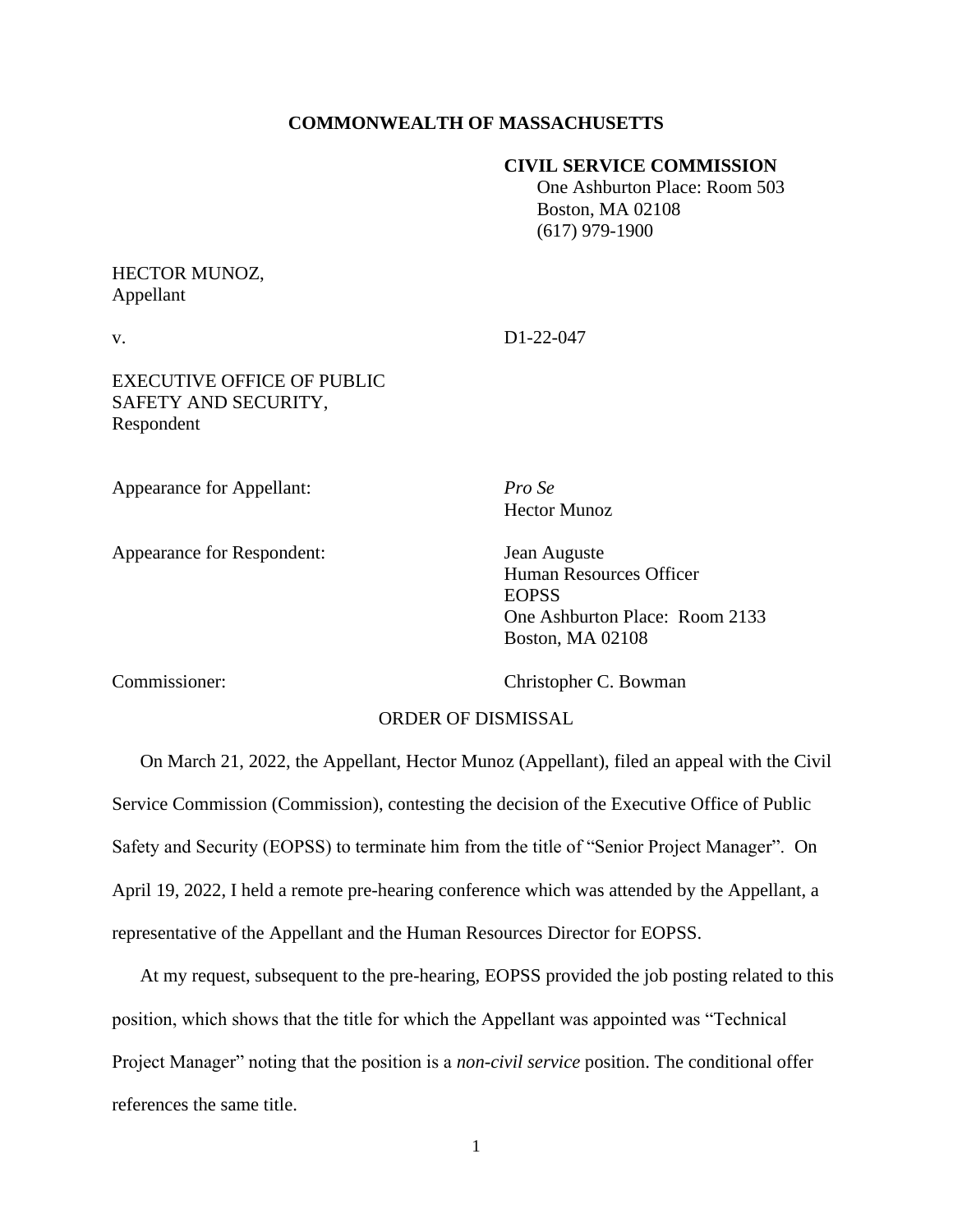Pursuant to Section 1 of Chapter 31 (the civil service law) a "civil service employee" is "a person holding a civil service appointment." A "Civil service appointment'' is "an original appointment or a promotional appointment made pursuant to the provisions of the civil service law and rules."

Based on the information provided, the Appellant never served as a civil service employee for EOPSS. Even assuming, for the sake of argument, that he occupied a civil service title, he would never have been deemed a permanent, tenured civil service as no examination has been given for the vast majority of non-public safety civil service positions in decades. Thus, appointments to non-public safety official service positions in Massachusetts are limited to provisional appointments, to which appointed candidates are not afforded the right to contest disciplinary actions to the Civil Service Commission.

For the above reasons, I provided the Appellant with 10 days to notify the Commission if he wished to withdraw his appeal from the Commission. No withdrawal was received.

#### *Legal Standard for Summary Disposition*

An appeal may be disposed of on summary disposition when, "viewing the evidence in the light most favorable to the non-moving party", the undisputed material facts affirmatively demonstrate that the non-moving party has "no reasonable expectation" of prevailing on at least one "essential element of the case". See, e.g., Milliken & Co., v. Duro Textiles LLC, 451 Mass. 547, 550 n.6, (2008); Maimonides School v. Coles, 71 Mass.App.Ct. 240, 249 (2008); Lydon v. Massachusetts Parole Board, 18 MCSR 216 (2005).